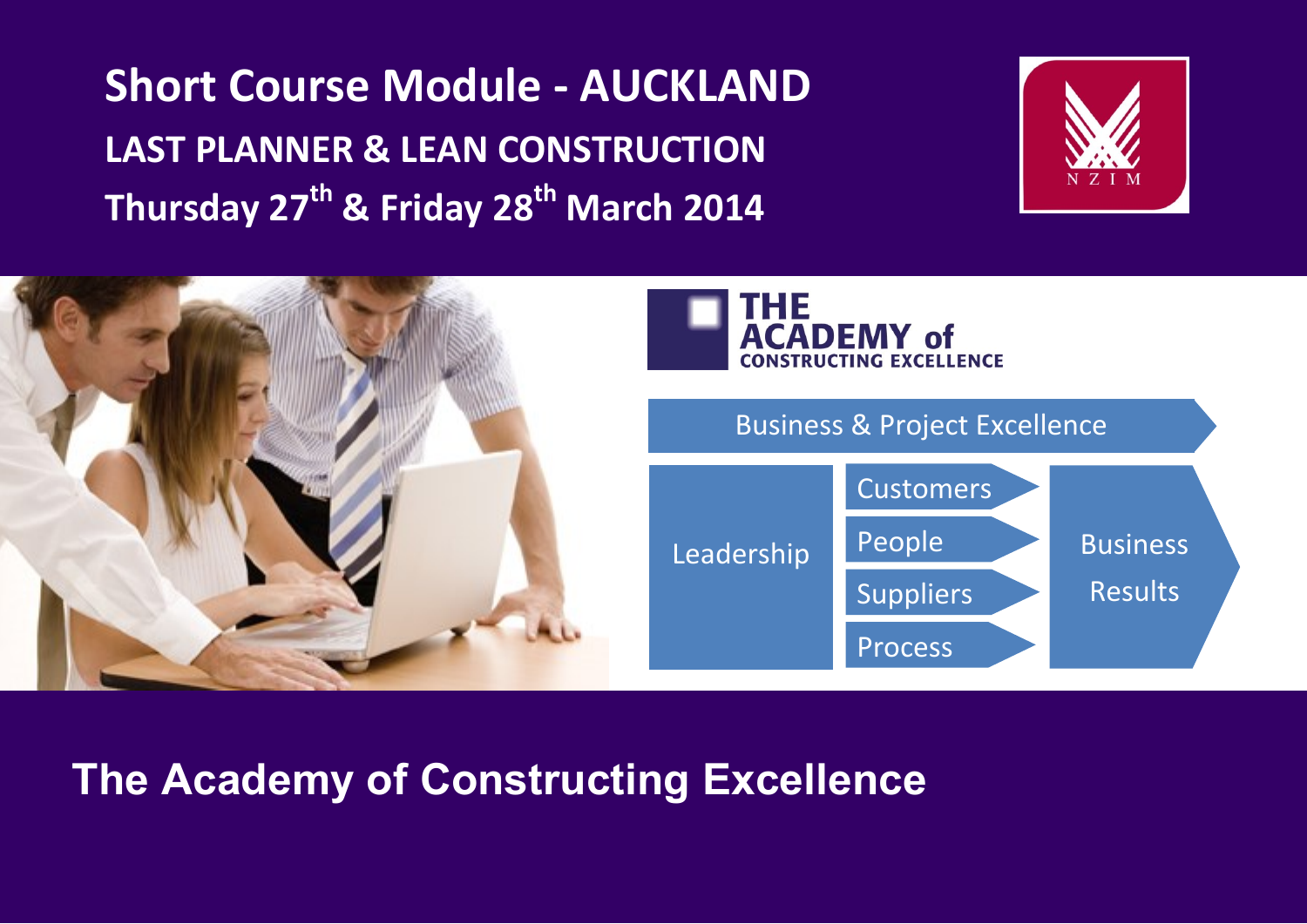| <b>Key</b><br><b>Factors</b>                                      | <b>Details</b>                                                                                                                                                                                                                                                                                                                                                                                                                                                                                                                                                                                                                                                                               |
|-------------------------------------------------------------------|----------------------------------------------------------------------------------------------------------------------------------------------------------------------------------------------------------------------------------------------------------------------------------------------------------------------------------------------------------------------------------------------------------------------------------------------------------------------------------------------------------------------------------------------------------------------------------------------------------------------------------------------------------------------------------------------|
| <b>Module</b><br><b>Name</b>                                      | <b>Last Planner, Lean Construction, 5S</b><br>& Collaborative Continuous<br><b>Performance Improvement</b>                                                                                                                                                                                                                                                                                                                                                                                                                                                                                                                                                                                   |
| <b>Level</b>                                                      | <b>Level 6 (NZQA Framework)</b>                                                                                                                                                                                                                                                                                                                                                                                                                                                                                                                                                                                                                                                              |
| <b>Where</b>                                                      | NZIM, 4th Flr, Phillips Fox Tower, 209 Queen St, AUCKLAND                                                                                                                                                                                                                                                                                                                                                                                                                                                                                                                                                                                                                                    |
| <b>Brief</b><br><b>Description</b><br>of Module<br><b>Content</b> | The module provides a hands-on simulation of the Lean tool Last<br>Planner, following an introduction to the key principles of Lean<br>Construction and Collaborative Continuous Improvement and their<br>application to projects and organisations. Programmes are crashed,<br>waste removed and projects delivered successfully within<br>collaborative teams.                                                                                                                                                                                                                                                                                                                             |
| <b>Aims and</b><br><b>Objectives</b>                              | The module provides a practical up-skilling in the tool, Last Planner<br>and gives an introduction to the principles of Lean Construction.                                                                                                                                                                                                                                                                                                                                                                                                                                                                                                                                                   |
| <b>Learning</b><br><b>Outcomes</b>                                | On completion of the module, participants will be able to:<br>Demonstrate a knowledge of the core body of knowledge<br>relating to Lean Construction, Last Planner and Collaborative<br>Improvement and their application<br>Apply Lean principles to construction projects and<br>organisations<br>Understand and apply 5S tools to project sites<br>$\bullet$<br><b>Implement Last Planner</b><br>Understand and apply principles of collaborative<br>continuous improvement<br>Participants will receive an ACE Certificate of achievement on<br>completion. In addition, credits towards the Diploma on<br>Managerial Excellence are achievable upon the submission of an<br>assignment. |

| <b>Guest</b><br><b>Speaker</b> | Callum McCorquodale, Well-Connected Alliance. Callum will<br>The Waterview project team have been achieving significant<br>cost savings through their application of Lean thinking. Callum<br>will speak on his experiences whilst leading this significant<br>initiative in the Alliance.                                                                                                                                                                                                 |
|--------------------------------|--------------------------------------------------------------------------------------------------------------------------------------------------------------------------------------------------------------------------------------------------------------------------------------------------------------------------------------------------------------------------------------------------------------------------------------------------------------------------------------------|
| <b>Lecturers</b>               | <b>Amanda Warren, Constructing Excellence NZ.</b><br>Amanda is a leading expert in Lean Construction and has<br>played a key role in establishing Last Planner across New<br>Zealand.<br>Some examples of projects that have successfully used Last<br>Planner are Waterview, Hunua 4, Manukau Harbour Crossing,<br>Sky City Hotel, Dowse to Petone, Victoria Park Tunnel plus<br>many more. Naylor Love and Arrow International use Last<br>Planner regularly on their building projects. |
| <b>Time Req.</b>               | 2 days                                                                                                                                                                                                                                                                                                                                                                                                                                                                                     |
| <b>Dates</b>                   | 27 <sup>th</sup> & 28 <sup>th</sup> March 2014 - 9am to 4.30pm both days.<br>*Lunch and refreshments both days.                                                                                                                                                                                                                                                                                                                                                                            |
| <b>Investment</b>              | \$1200 plus GST - 2 for 1 for CCG members & ACE Alumni                                                                                                                                                                                                                                                                                                                                                                                                                                     |
| <b>More Info</b>               | www.constructing.co.nz/Events                                                                                                                                                                                                                                                                                                                                                                                                                                                              |



*"The course facilitators' passion towards the industry and their desire to help improve it is contagious"*

*"The level of knowledge that is brought to the table is unique. The overseas experience in the pending changes for our industry is invaluable"*

*John Tovey, Construction Manager, Anthony Leighs Construction, Canterbury*